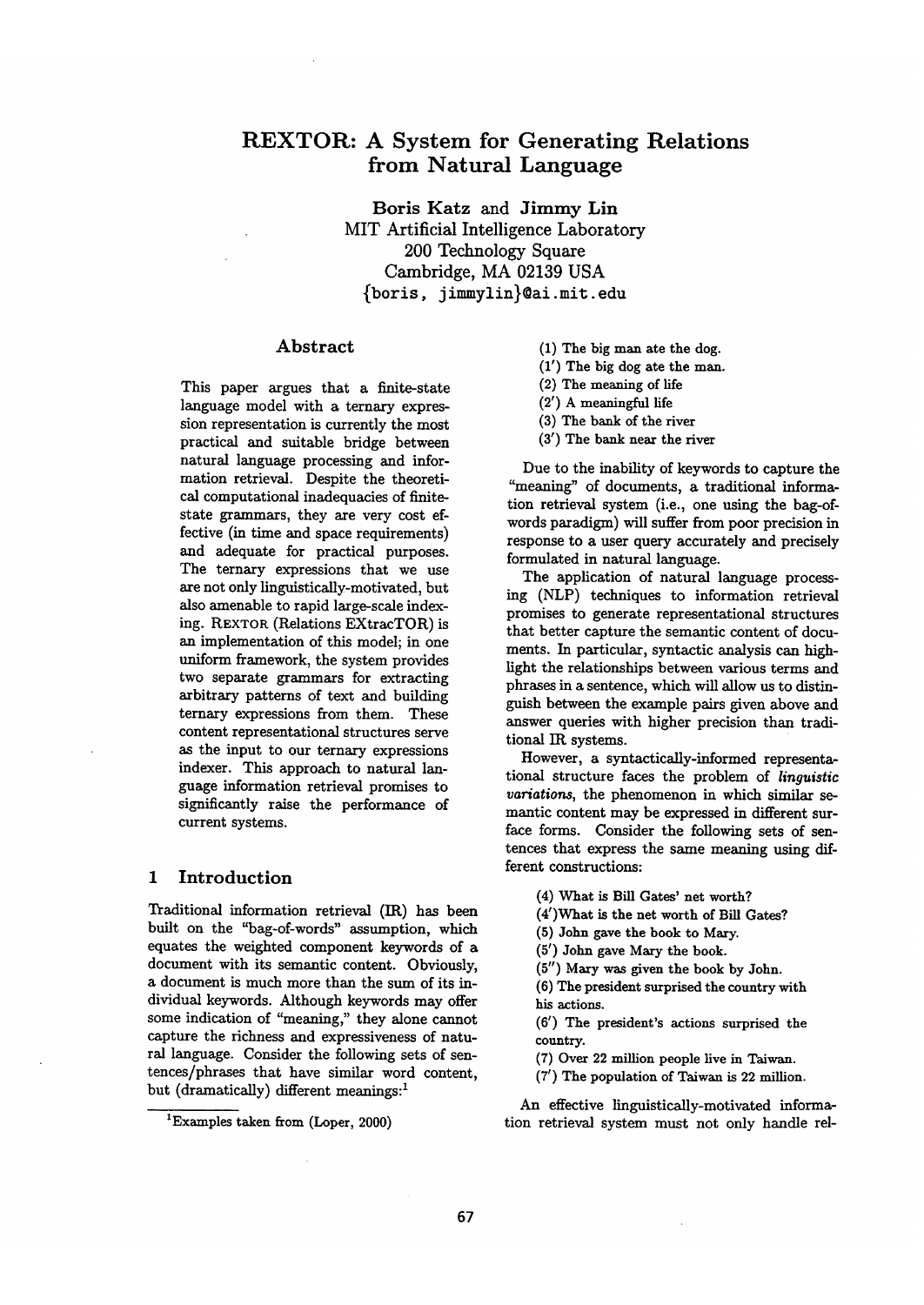atively simple syntactic variations (e.g., (4) and (5)), alternate realization of verb arguments (e.g., (6) and (6')), but also more complicated semantic variations (e.g.,  $(7)$  and  $(7')$ ). This can be accomplished by *linguistic normalization,* a process by which linguistic variants that contain the same semantic content are mapped onto the same representational structure.

The precision of information retrieval systems can be dramatically improved if they index not only single terms, but normelized representational structures derived from language. However, the optimal structure of this representation and the efficient generation of these structures remains an open research problem.

This paper argues that, for the purposes of information retrieval systems, the most suitable representational structure of document content is ternary expressions (compared to, for example, keywords, trees or case frames). Ternary (threeplace) expressions may be thought of as typed binary relations (e.g., subject-relation-object) or two-place predicates (e.g., transitive verbs like 'hit'); they are linguistically-motivated and efficient to index. Also, for information retrieval, a finite-state grammar is the most practical and cost effective method by which to extract these ternary expressions from documents. Combined together, a finite-state language model and ternary expression representation provide a convenient and powerful framework for integrating natural language processing with information retrieval.

REXTOR (Relations EXtracTOR) is a document content analysis system designed to unify and generalize many previous natural language information retrieval techniques into one single framework. The system provides two separate grammars: one for extracting arbitrary entities from documents, and the other for building relations from the extracted items. REXTOR also provides a playground and testbed for future experimentation in linguistically-motivated indexing schemes.

## **2 Motivation**

We believe that, for humans, natural language is the best mechanism for information access. It is intuitive, easy to use, rapidly deployable, and requires no specialized training,

The REXTOR System builds on the experience of START (SynTactic Analysis using Reversible Transformations), a natural language system available for question answering on the World Wide Web.<sup>2</sup> Since December, 1993, when it first came online, START has engaged in millions of exchanges with hundreds of thousands of people all over the world, supplying users with knowledge regarding geography, weather, movies, and many many other areas. Despite the successes of START in serving actual users, its domain of knowledge is relatively small and expanding its knowledge base is a time-consuming task. The goal of REXTOR is to overcome this bottleneck and to provide a general framework for natural-language information retrieval. REXTOR not only draws its inspiration from START (in providing question answering capabilities), but also borrows a simplified form of its representational structures (Katz, 1980; Katz, 1990).

The START System (Katz, 1990; Katz, 1997) analyzes English text and builds a knowledge base from information found in the text. The knowledge is expressed in the form of embedded ternary  $expressions (T-expressions) -- subject-relation$ object triples where the subject and object can themselves be ternary expressions. For example, "The population of Zimbabwe is 11,044,147" would be represented as two ternary expressions:

[POPULATION-1 IS 11044147] [POPULATION-1 RELATED-T0 ZIMBABWE]

Experience from START has shown that a robust full-text natural language question-answering system cannot be realistically expected any time soon. Numerous problems such as intersentential reference, paraphrasing, summarization, common sense implication, and many more, will take a long time to solve satisfactorily. In order to bypass intractable complexities of language, START uses computer-analyzable natural language annotations, which consist of simplified English sentences and phrases, to describe various information segments (which may be text, images, or even video and other multimedia content). These natural language annotations serve as metadata and inform START regarding the type of questions that a particular information segment is capable of answering (Katz, 1997). By performing retrieval on natural language annotations, the system is able to provide knowledge that it may not be able to analyze itself (either language that is too complex or non-textual segments). Because these annotations must be manually generated, expanding START'S knowledge base is relatively timeintensive.

REXTOR attempts to eliminate the need for human involvement during content analysis, and also aims to serve as the foundation of a natural language information retrieval system. Ultimately,

 $2$ http://www.ai.mit.edu/projects/infolab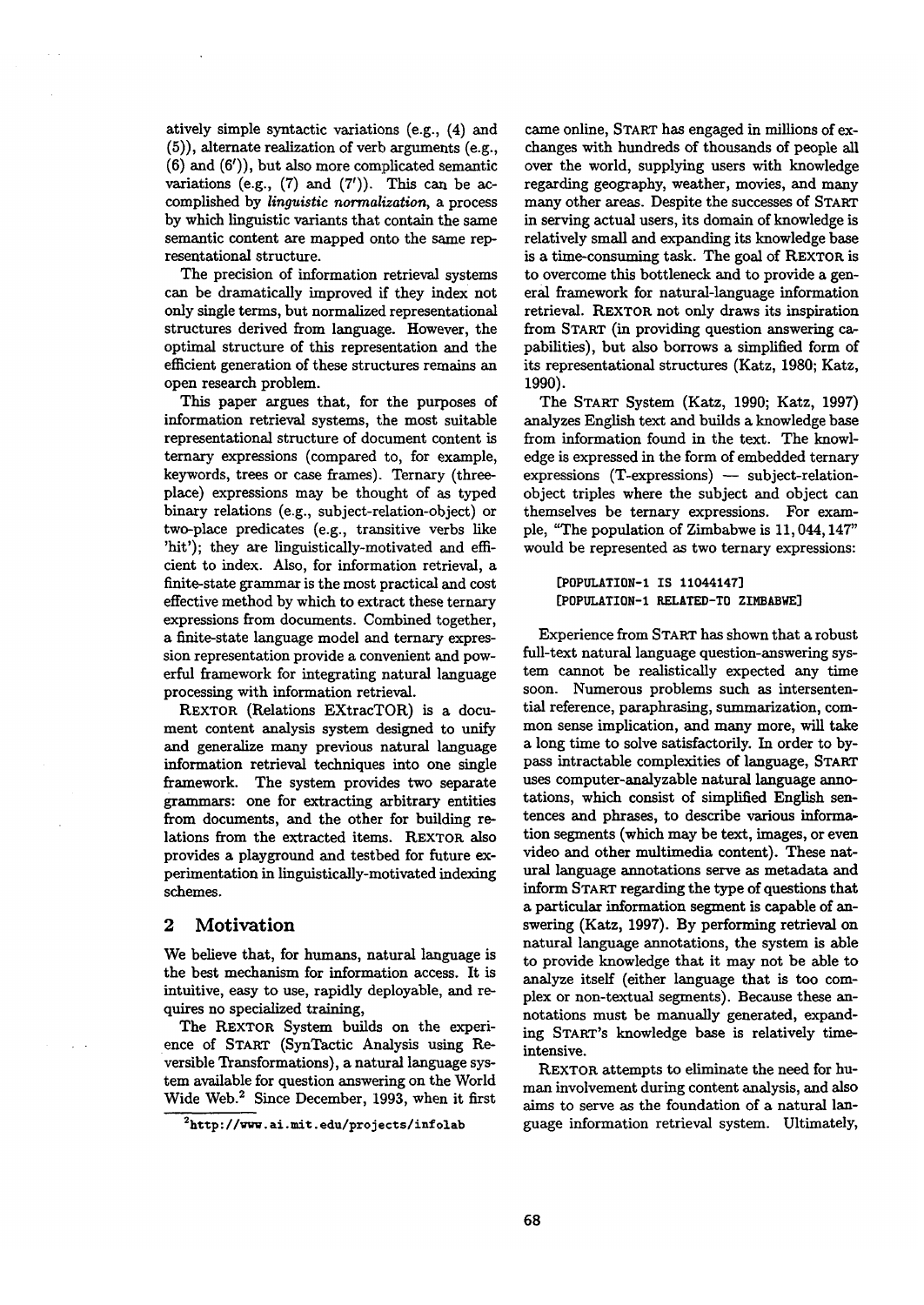we hope that REXTOR will serve as a stepping stone towards a comprehensive system capable of providing users with "just the right information" to queries posed in natural language.

## 3 Previous Work

The concept of indexing more than simple keywords is not new; the idea of indexing (parts of) phrases, for example, is more than a decade old (Fagan, 1987). Arampatzis (1998) introduced the phrase retrieval hypothesis, which asserted that phrases are a better indication of document content than keywords. Several researchers have also explored different techniques of linguistic normalization for information retrieval (Strzalkowski et al., 1996; Zhai et al., 1996; Arampatzis et al., 2000). The performance improvements were neither negligible nor dramatic, but despite the lack of any significant breakthroughs, the authors affirmed the potential value of linguisticallymotivated indexing schemes and the advantages they offer over traditional IR.

Previous research in linguistically motivated information retrieval concentrated primarily on noun phrases and their attached prepositional phrases. Techniques that involve head/modifier relations have been tried, e.g., indexing adjective/noun and noun/right adjunct pairs (which normalizes variants such as "information retrievai" and "retrieval of information"). However, there has been little experimentation with other types of linguistic relations, e.g., appositives, predicate nominatives (i.e., the is-a relation), predicate adjectives (i.e., the has-property relation), etc. Furthermore, indexing of word pairs and phrases in many previous systems was accomplished by converting those representations into lexical items and atomic terms, indexed in the same manner as single words. The treatment of these representational structures using a restrictive bag-of-words paradigm limits the type of queries that may be formulated. For example, treating adjective/noun pairs *([adj., noun]) as lex*ical atoms renders it impossible to find the equivalent of "all *big* things," corresponding to the pair [big, \*].

The extraction of these relations from documents has been relatively inefficient and unsystematic. One approach is to first parse the document using a full-text parser, and then extract interesting relations from the resulting parse tree (Fagan, 1987; Grishman and Sterling, 1993; Loper, 2000). This approach is slow and inefficient because full-text parsing is very time-intensive. Due to current limitations of computational technology, only a small fraction of the information gathered by a full parser can be efficiently indexed. For the most part, relations that can be effectively utilized for information retrieval purposes only occupy a few nodes of a (possibly dense) parse tree; thus, most of the knowledge gathered by the parser is thrown away. Also, extracting non-linguistic relations from parse trees is very difficult; many interesting relations (from an IR point of view) have no linguistic foundation, e.g., adjacent word pairs. The other approach to extracting relations from text is to build simple filters for every new relation. This approach is unsystematic, and does not allow for rapid addition of new relations to a system.

The REXTOR System utilizes an integrated model to systematically extract arbitrary textual patterns and relations (ternary expressions) from documents. The concept of coupling structurebuilding actions with parsing originated with augmented transition networks (ATNs)(Thorne et al., 1968; Woods, 1970). Similarly, PLNLP (Heidorn, 1972; Jensen et al., 1993) is a programming language for writing phrase structure rules that include specific conditions under which the rule can be applied. These rules may also be augmented by structure-building actions that are to be taken when the rule is applied. However, these systems that attempt full-text parsing are less efficient for information retrieval applications due to the long time necessary to generate full linguistic parse trees. REXTOR was designed with a simple language model and an equally simple, yet expressive, representation of "meaning."

# 4 Bridging Natural Language and Information Retrieval

In order to bridge the gap between natural language and information retrieval, natural language text must be distilled into a representational structure that is amenable to fast, large-scale indexing. We argue that a finite-state model of natural language with ternary expressions is currently the most suitable combination for this task.

## 4.1 Finite-State Language Model

Despite its limitations, a finite-state grammar seems to provide the best natural language model for information retrieval purposes. One of the most notable computational inadequacies of the finite-state model is the absence of a pushdown mechanism to suspend the processing of a constituent at a given level while using the same grammar to process an embedded constituent (Woods, 1970). Due to this inadequacy, certain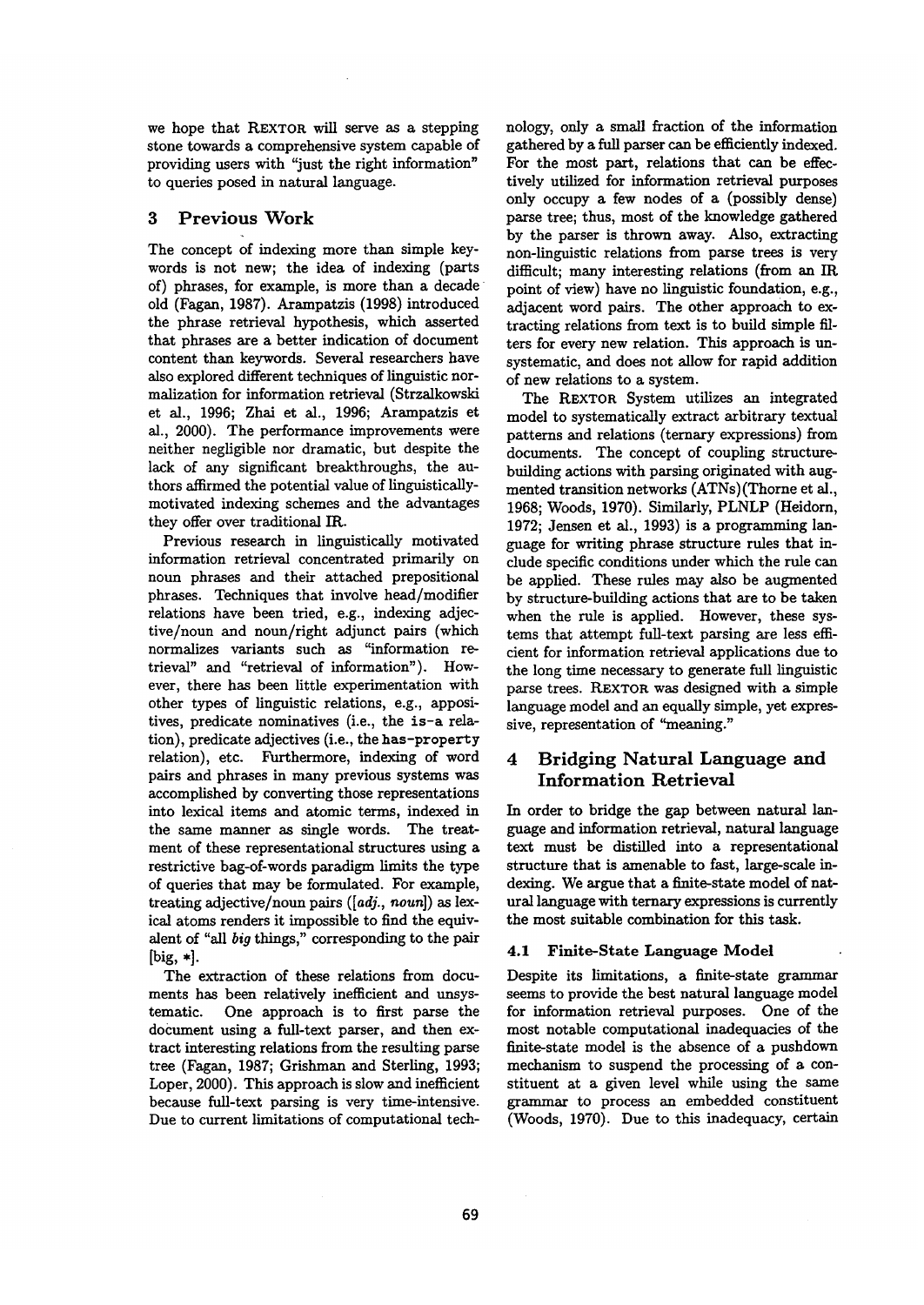English constructions, such as center embedding, cannot be described by any finite-state grammar (Chomsky, 1959a; Chomsky, 1959b). However, Church (1980) demonstrated that the finitestate language model is adequate to describe a performance model of language (i.e., constrained by memory, attention, and other realistic limitations) that approximates competence (i.e., language ability under optimal conditions without resource constraints). Many phenomena that cannot be handled by finite-state grammars are awkward from a psycholinguistic point of view, and hence rarely seen. More recently, Pereira and Wright (1991) developed formal methods of approximating context-free grammars with finitestate grammars. $3$  Thus, for practical purposes, computationally simple finite-state grammars can be utilized to adequately model natural language.

Empirically, the effectiveness of the finitestate language model has been demonstrated in the *Message Understanding Conferences (MUCs),*  which evaluated information extraction (IE) systerns on a variety of domain-specific tasks. The conferences have shown that superficial parsing using finite-state grammars performs better than deep parsing using context-free grammars (at least under the current constraints of technology). The NYU team switched over from a system that performed full parsing (PROTEUS) in MUC-5 (Grishman and Sterling, 1993) to a regular expression matching parser in MUC-6 (Grishman, 1995). Full parsing was slow and error-prone, and the process of building a full syntactic analysis involved relatively unconstrained search which consumed large amounts of both time and space. The longer debug-cycles that resulted from this translated into fewer iterations with which to tune the system within a given amount of time. Furthermore, the complexity of a full context-free grammar contributed to maintenance problems; complex interactions within the grammar prevented rapid updating of the system to handle new constructions.

Finite-state grammars have been used to extract entities such as proper nouns, names, locations, etc., with relatively high precision. To a lesser extent, these grammars have proven to be effective in identifying syntactic constructions such as noun phrases and verb phrases. FASTUS (Hobbs et al., 1996), the most notable of these systems, is modeled after cascaded, nondeterrninistic finite-state automata. The finite-state transducers are "cascaded" in that they are arranged in series; each one maps the output structures from the previous transducer into structures that comprise the input to the next transducer.

There are many similarities between information extraction and building effective representational structures for information retrieval. Both tasks involve identifying entities (e.g., phrases) and the relationships between those entities. Thus, the application of proven information extraction techniques (i.e., finite-state technology) to information retrieval offers promise in raising the performance of IR systems.

#### 4.2 Ternary Expressions

Ternary (three-place) expressions currently appear to be the most suitable representational structure for meaning extracted from text. They may be intuitively viewed as subject-relationobject triples, and can easily express many types of relations, e.g., subject-verb-object relations, possession relations, etc. From a syntactic point of view, ternary expressions may be viewed as typed binary relations. Given the binary branching hypothesis of linguistic theory, ternary expressions are theoretically capable of expressing any arbi $trary tree - thus, ternary expressions are com$ patible with linguistic theory. From a semantic point of view, ternary expressions may be viewed as two-place predicates, and can be manipulated using predicate logic. Finally, ternary expressions are highly amenable to rapid large-scale indexing, which is a necessary prerequisite of information retrieval systems. Although other representational structures (e.g., trees or case frames) may be better adapted for some purposes, they are much more difficult to index and retrieve efficiently due to their size and complexity.

In fact, indexing linguistic tree structures has been attempted (Smeaton et al., 1994), with very disappointing results: precision actually decreased due to the inability to handle variations in tree structure (i.e., the same semantic content could be expressed using different syntactic structures), and to the poor quality of the full-text natural language parser, which was also rather slow. Despite recent advances, full-text natural language parsers are still relatively error-prone; indexing incorrect parse trees is a source of performance degradation. Furthermore, matching trees and sub-trees is a computationally intensive task, especially since full linguistic parse trees may be relatively deep. Relations are easier to match because they are typically much simpler than parse trees. For example, the tree

[[shiny happy people ] [of [Wonderland]]]

<sup>&</sup>lt;sup>3</sup>However, these approximations overgenerate, although in predictable, systematic ways.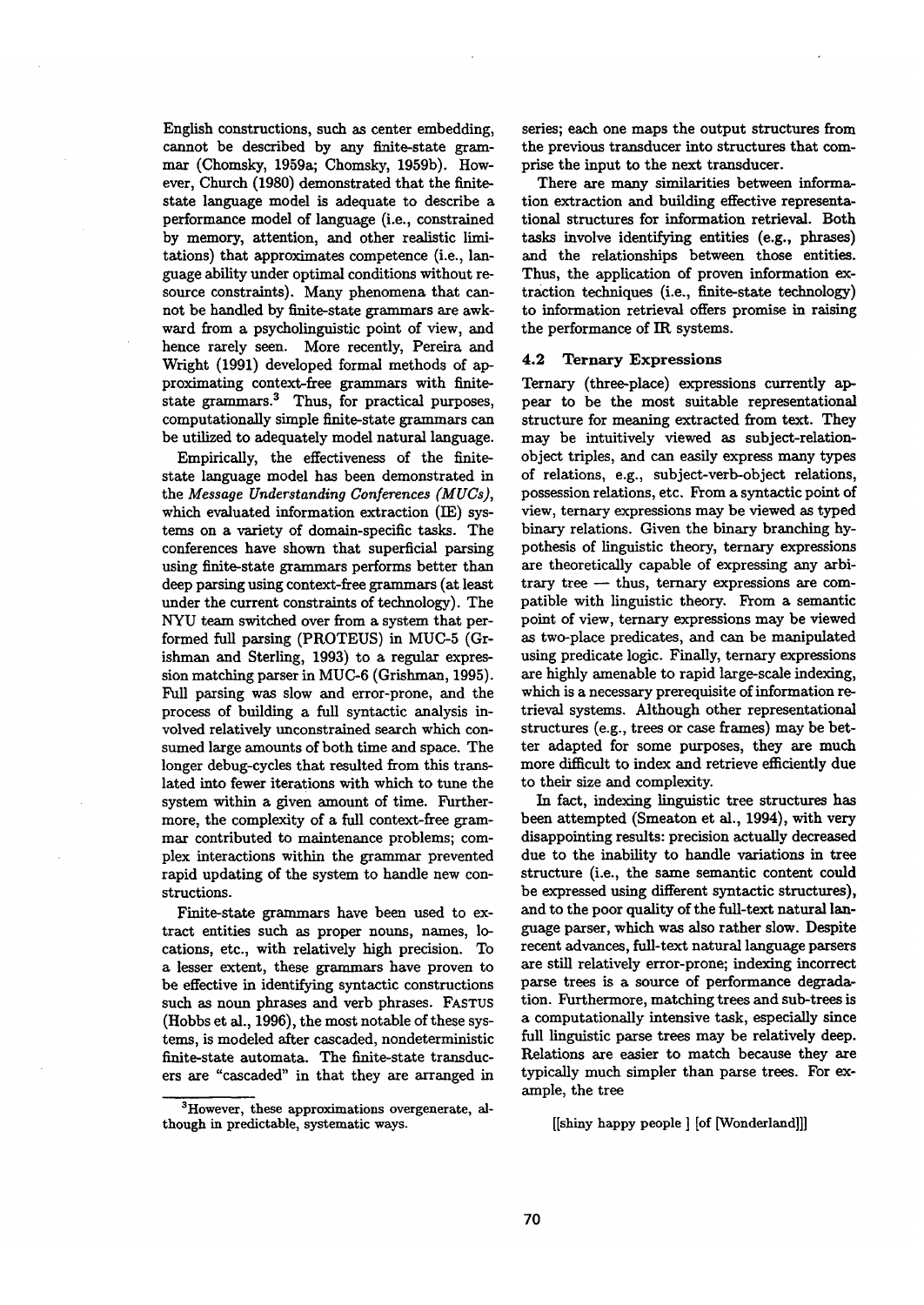may be "flattened" into three relations:

- < shiny describes people >
- < happy describes people >
- < people related-to Wonderland >

Indexing case frames has also been attempted (Croft and Lewis, 1987; Loper, 2000), but with limited success. Full semantic analysis is still an open research problem, especially in the general domain. Since full semantic analysis cannot be performed without full-text parsing, case frame analysis inherits the unreliability of current parsers. Furthermore, semantic analysis requires extensive knowledge in the lexicon, which is extremely time-intensive to construct. Finally, due to the complex structure of case frames, they are more difficult to store and index than ternary expressions.

Since ternary expressions are merely three-place relations, they may be indexed and retrieved much in the same way as rows within the table of a relational database; 4 hence, well-known optimizations for databases may be applied for extremely high performance.

Previous linguistically-motivated indexing schemes may easily be reformulated using ternary expressions. For example, indexing adjacent word pairs consists of indexing adjacent words with the adjacent relation. In fact, all pairs (e.g., adjective-noun, head-modifier) can be reformulated as ternary expressions by assigning a type to the pair. This finer granulaxity allows the capture of more intricate relations between words in a document.

# 5 The REXTOR System

Using its finite-state language model, the REXTOR System generates a set of ternary expressions that correspond to content of a part-of-speechtagged input document. Currently, the Brill Tagger (Brill, 1992) (with minor postprocessing) is used for the part-of-speech (POS) tagging. The relations construction process consists of two distinct processes, each guided by its own externally specified grammar file. *Extraction rules are ap*plied to match arbitrary patterns of text, based either on one of thirty-nine POS tags or on exact words. Whenever an item is extracted, a corresponding *relation rule* is triggered, which handles the actual generation of the ternary expressions (relations).

# **5.1 Extraction Rules**

Extraction rules are used to extract arbitrary patterns of text according to a grammar specification. The REXTOR grammar is written as regular expression rules, which are computationally equivalent to finite-state automata.<sup>5</sup> Writing grammar rules in this fashion allows for perspicuity, the property whereby permitted types of constructions are readily apparent from the rules. Such a human-readable formulation simplifies maintenance of the grammar.

The extraction stage of the REXTOR System performs a no-lookahead left-to-right scan of every input sentence, identifies the longest matching pattern (from any grammar rule), reduces the input sequence based on the matched rule, and continues with the next unmatched word. If a word cannot be included in any grammar rule, it is skipped.

An extraction rule takes the following form:

## **En¢ityType := template;**

The rule can be read as Ent±tyType *is defined*  as template. A successful match of the pattern in template signifies a successfully extracted entity. The template consists of a series of legal tokens, which are shown in Table 1. In addition, token modifiers (also in Table 1) can alter the meaning of the immediately preceding token. Tokens surrounded by curly braces ({}) are saved as *bound variables,* which can be later utilized to build relations (ternary expressions). These variables are referenced numerically starting at zero (e.g., the 0th bound variable).

#### 5.2 Relation Rules

A relation rule is triggered by the successful extraction of a particular entity (EntityType). The relations grammar directs the construction of the actual ternary expression. A relation rule takes the following form:

## EntityType :=> <atom1 atom2 atom3>;

The EntityType is the trigger for the relation, i.e., the rule is applied whenever a string of that type is extracted. The right hand side of the relation rule is the ternary expression to be generated, which is a triple composed of three atoms. Valid atoms are shown in Table 2. They are either string literals or they manipulate the bound variables saved from the extraction process in some manner.

<sup>&</sup>lt;sup>4</sup>In fact, our first implementation of a ternary expressions indexer used a SQL database.

<sup>5</sup>For an algorithm converting regular expressions to nondeterministic finite-state automata, please refer to (Aho et al., 1988), Chapter 3.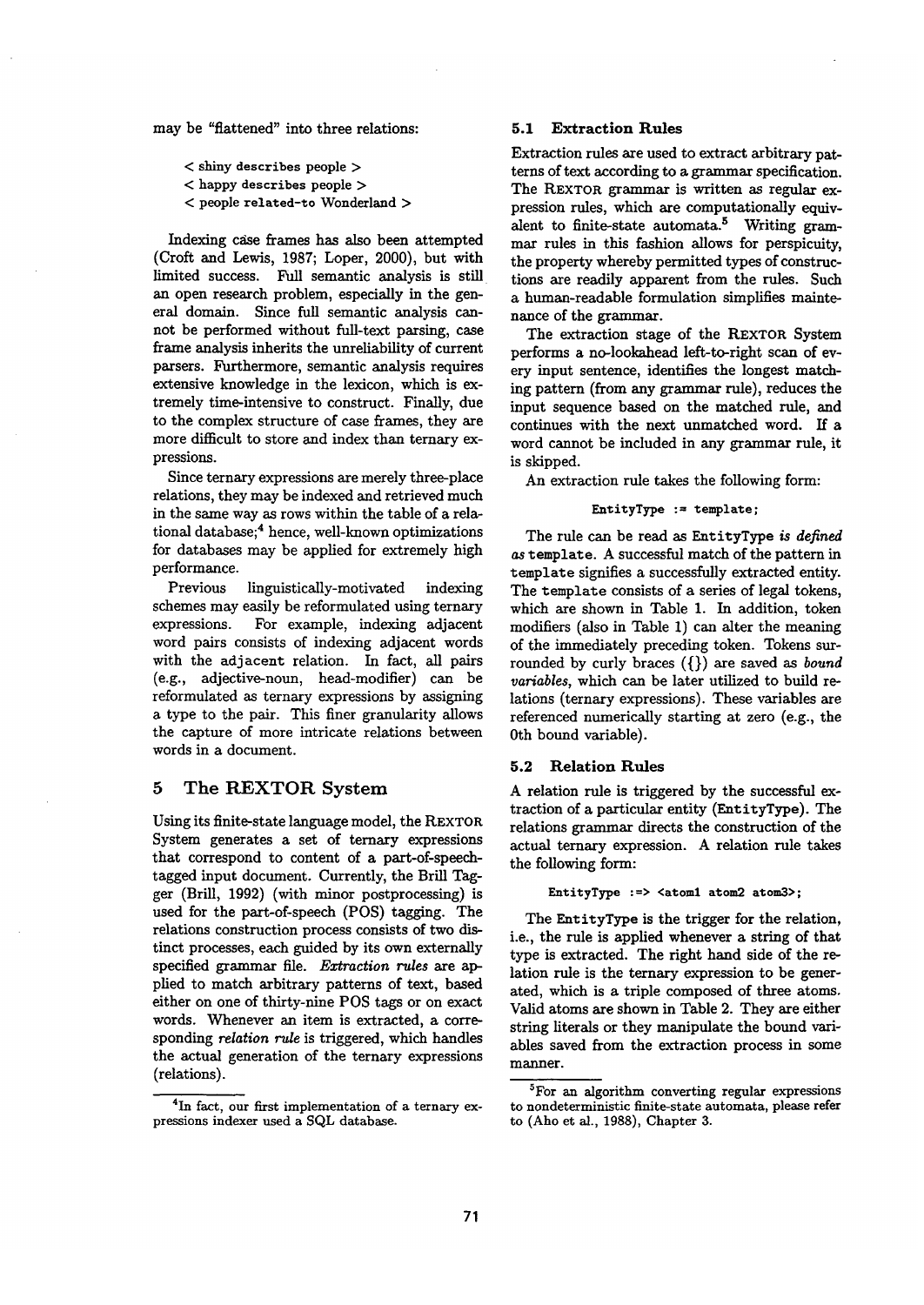| <b>Token</b>          | <b>Description</b>                                                                                                                                                                                |
|-----------------------|---------------------------------------------------------------------------------------------------------------------------------------------------------------------------------------------------|
| <b>POS</b>            | This matches any word tagged as the part-of-speech POS.                                                                                                                                           |
| POS[string]           | This matches a specific word (string) of a specific part-of-speech (POS).                                                                                                                         |
| EntityType            | This matches any extracted string of type EntityType.                                                                                                                                             |
| $(token0   token1 )$  | This expression matches any one of the alternative tokens given within<br>the parentheses. Matches are attempted in the order in which they are<br>written, e.g., the first token is tried first. |
| <b>Token Modifier</b> | Description                                                                                                                                                                                       |
|                       | This modifier matches zero or more occurrences of the previous token.                                                                                                                             |
|                       | This modifier matches zero or one occurrence of the previous token.                                                                                                                               |
|                       | This modifier matches one or more occurrences of the previous token.                                                                                                                              |

Table 1: Valid tokens and token modifiers for extraction rules.

| Modifier                                                            | <i>Description</i>                                                                                                                           |
|---------------------------------------------------------------------|----------------------------------------------------------------------------------------------------------------------------------------------|
| [n]                                                                 | Evaluates to the nth bound variable of the trigger EntityType,                                                                               |
|                                                                     | interpreted as a string.                                                                                                                     |
| $\{n\}$                                                             | Evaluates to the nth bound variable of the trigger EntityType,                                                                               |
|                                                                     | interpreted as a list of strings. The extraction rule token inside                                                                           |
|                                                                     | the bound variable is stripped of its outermost $*$ or $*$ , and the                                                                         |
|                                                                     | bound variable is broken into a list according to this pattern. For                                                                          |
|                                                                     | example, $\{JJX*\}$ is interpreted as a list of JJX, or adjectives.                                                                          |
| $\lbrack i \rbrack$ , EntityType <sub>l</sub> $\lbrack j \rbrack$ , | This expression extracts a bound variable nested inside other                                                                                |
|                                                                     | bound variables. The ith bound variable of trigger EntityType<br>is extracted; if this item is of type $EntityType_1$ , then the <i>i</i> th |
|                                                                     | bound variable is extracted (the expression returns false if the                                                                             |
|                                                                     | entity types do not match); each comma separated unit is inter-                                                                              |
|                                                                     | preted in this manner, up to an arbitrary depth.                                                                                             |
| $(alternative_1   alternative_2   \ldots)$                          | This compound expression evaluates to the disjunction of an                                                                                  |
|                                                                     | arbitrary number of valid atoms (as defined in this table). Each                                                                             |
|                                                                     | alternative is evaluated in a left to right order; the disjunction                                                                           |
|                                                                     | evaluates to the first alternative that returns a non-empty string.                                                                          |
| ' string'                                                           | A literal string.                                                                                                                            |

Table 2: Valid atoms for the relation rules.

```
Eztraction Rules: 
Relation Rules: 
                       \texttt{NounGroup} := (\texttt{PRPZ}|\texttt{DT}) ? \{ \texttt{JJX*} \} \{ (\texttt{NNPX}|\texttt{NNX}|\texttt{NNPS}|\texttt{NNS}) + \}PrepositionalPhrase : = IN {NounGroup} ; 
                       ComplexNounGroup := {NounGroup} {PrepositionalPhrase}; 
                       NounGroup :=> <{0} 'describes ~ [I]>; 
                       ComplexNumGroup :=>
                                    < [0], NounGroup [1]
                                    related-to ~ 
                                    [I], PrepositionalPhrase [0] ,NounGroup [1] >;
```
Figure 1: Example of relation and extraction rules. (PRPZ is the part-of-speech tag for possessive pronouns, DT for determiners, JJX for adjectives, JJR for comparative adjectives, JJS for superlative adjectives, NNX for singular or mass nouns, NNS for plural nouns, NNPX for singular proper nouns, NNPS for plural proper nouns, IN for prepositions.)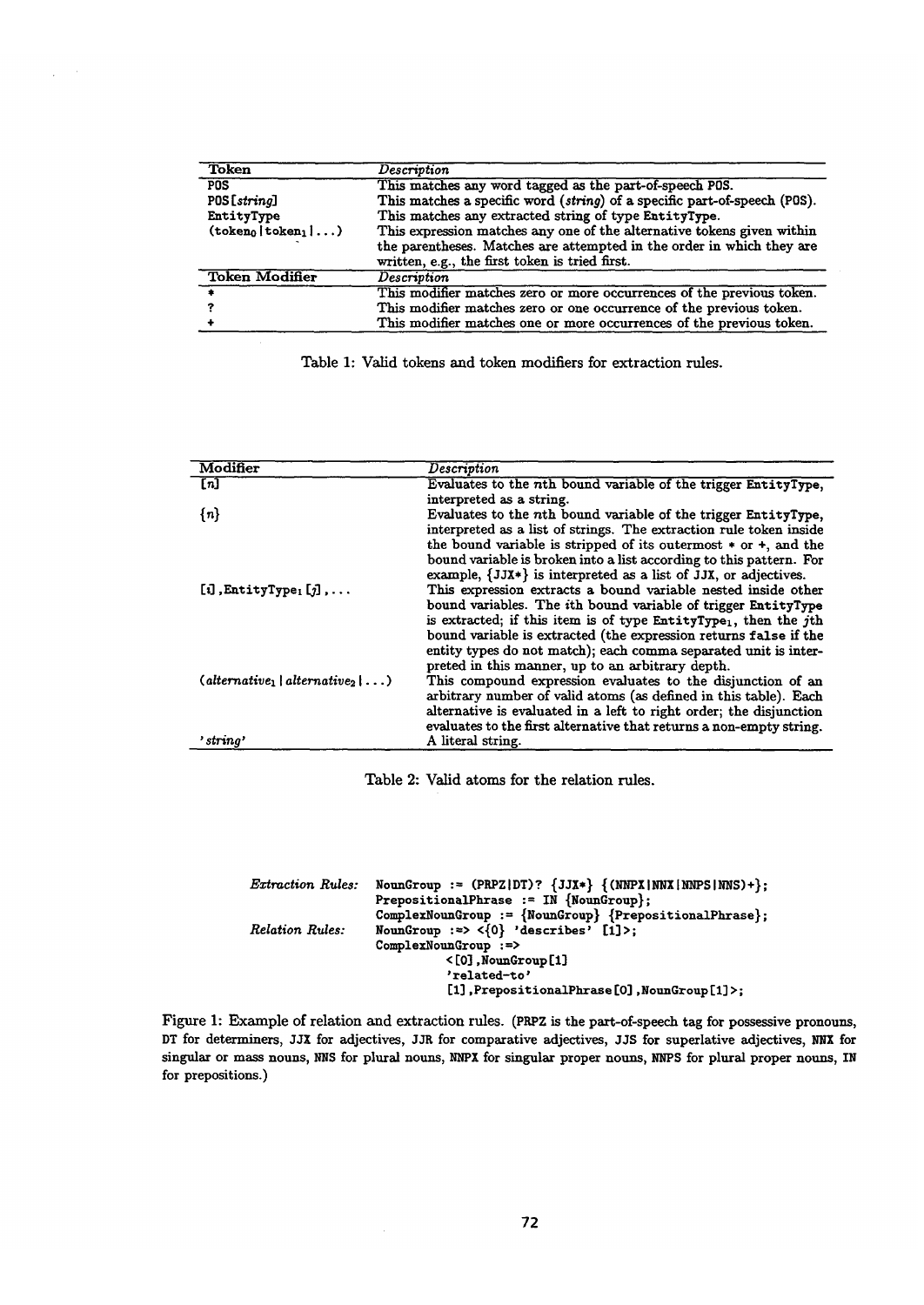## 5.3 Examples

A few extraction and relation rules are given in Figure 1. The first extraction rule defines a NounGroup as a sequence consisting of: an optional possessive pronoun or determiner, any number of adjectives, one or more nouns (of any type). Also, the sequence of adjectives is saved as the 0th bound variable, and the sequence of nouns is saved as the 1st bound variable. The rules for PrepositionalPhrase and ComplexNounGroup can be interpreted similarly.

Consider the following noun phrase:

the big, bad wolf of the dark forest

REXTOR recognizes two NounGroups in the above phrase: *the big, bad wolf and the dark forest.* The corresponding relation rule triggers, and generates the following relations:

> < (big, bad) describes wolf > < (dark) describes forest >

Note that the first bound variable in NounGroup is interpreted as a list; thus, the above two relations expand into three distinct relations when completely enumerated:

> < big describes wolf > < bad describes wolf > < dark describes forest >

The ability to interpret bound variables as a list of strings allows for easy manipulation of repeated structure, like textual lists or enumerations.

In addition, the entire noun phrase *the big, bad wolf of the dark/forest* will be recognized as a ComplexNounGroup. This will result in the following relation:

< wolf related-to forest >

The relation rule associated with ComplexNounGroup involves extracting nested bound variables. The first atom evaluates to the lth bound variable (a NounGroup) inside the 0th bound variable inside the trigger item ComplexNounGroup. The third atom is similarly evaluated.

## 6 Discussion

Informal analysis of documents using REXTOR reveals that it can potentially serve as an effective framework for extracting "meaning" from documents. In particular, the system is capable of identifying the following types of linguistic constructions and generating relations from them:

• Simple sentences can be extracted by noting a simple NounGroup VerbGroup NounGroup pattern. From this, subject-verl> object (SVO) relations can be derived.

- Predicative nominatives can be recognized by identifying the "be" verb and the NounGroup directly following it. These constructions may be useful in establishing ontological hierarchies, i.e., is-a trees.
- Predicative adjectives can be recognized by the "be" verb and a succession of one or more adjectives (or adjectival phrase). They may provide addition information regarding the attributes of entities, e.g., has-property.
- Appositives are characteristically offset by commas and usually contain a single noun phrase; thus, they can be recognized relatively easily. Common in prose, appositives offer a wealth of additional information regarding various entities, e.g., location of sites, age or position of people, etc.
- Prepositional phrases are relatively easy to extract, and may supply valuable relations that increase the precision of information retrieval systems. Ternary expressions allow for a better representation of prepositional phrases (compared to pairs) because they allow the preposition to more specifically determine the type of relation (thus, examples like "boat *by* the water" and "boat *under*  the water," which have completely different meanings, may be indexed separately and distinctly).

However, the prepositional phrase attachment problem (in the general-domain case) is still an open research topic, and thus poses some problems to content analysis. Regardless, for the purposes of information retrieval, it may be acceptable to err on the side of overgeneration in considering attachment, i.e., enumerate all possible relations. This will no doubt generate a large number of (possibly incorrect) relations, and more research is required to determine effective methods of controlling this explosion.

• Relative clauses of some types can be identiffed by a finite-state language model. They may supply additional useful SVO relations for indexing purposes.

We believe that future breakthroughs in natural language information retrieval will occur in the generation of meaningful relations. Although the finite-state language model of REXTOR is powerful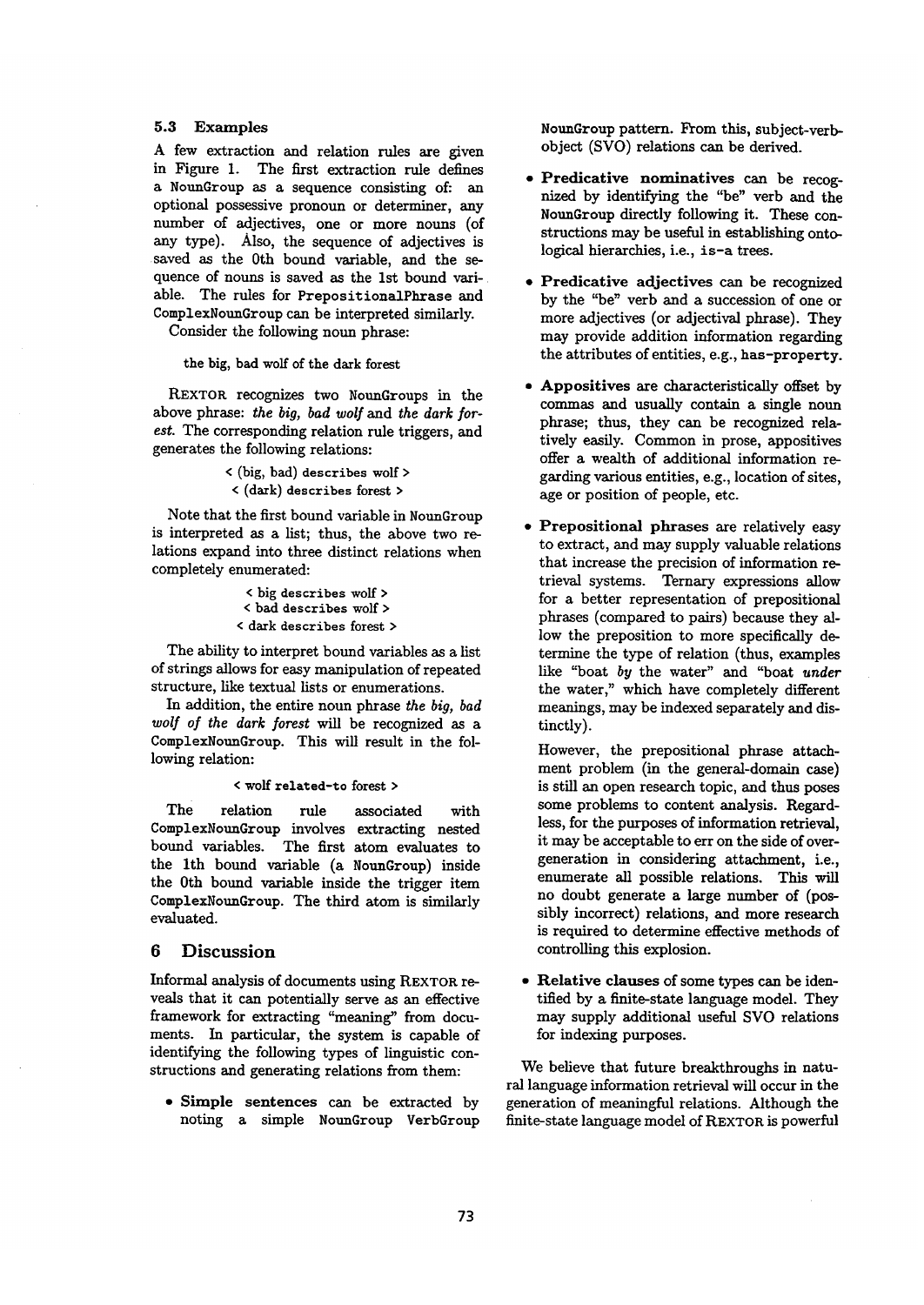enough to extract many linguistically interesting constructions, the approach is not fundamentally new. What differentiates our system from previous work such as FASTUS (Hobbs et al., 1996) is that REXTOR not only provides a mechanism for extraction, but also introduces the paradigm of ternary expressions to capture document content for information retrieval. The relations view of natural language documents is highly amenable to integration with information retrieval systems.

Through a relations representation, REXTOR is able to distinguish the subtle differences in meaning between the pairs of sentences and phrases given in the introduction:

(1) The man ate the dog. **< man is-subject-of eat >**  < dog is-object-of eat > (I') The dog ate the man. **< man is-object-of eat > < dog is-subject-of eat >**  (2) The meaning of life < meaning possessive-relation life > (2') A meaningful life < meaningful describes life > (3) The bank of the river < bank possessive-relation river >

(3') The bank near the river

< bank near-relation river >

The ability to extract subject-verb-object relations, e.g.,  $(1)$  and  $(1')$ , allows an IR system to distinguish between two very different statements. Similarly, REXTOR can differentiate between prepositional phrases (2) and adjectival modification (2'). Although the system does not have any notion of semantics (e.g., word sense), syntax may offer crucial clues to meaning in cases such as  $(3)$  and  $(3')$ .

Similarly, REXTOR is capable of performing linguistic normalization at the syntactic and morphological levels. Consider these sets of examples originally presented in the introduction:

- (4) What is Bill Gates' net worth?
- (4') What is the net worth of Bill Gates? < "net worth" related-to "Bill Gates" >
- 
- (5) John gave the book to Mary.
- (5') John gave Mary the book.
- (5") Mary was given the book by John.
- < John is-subject-of give >
- < book is-direct-object-of give >
- < Mary is-indirect-object-of give >

(6) The president surprised the country with his actions.

**<** president is-subject-of surprise >

< country is-object-of surprise >

< surprise with actions >

(6') The president's actions surprised his country.

- **< actions related-to president >**
- < actions is-subject-of surprise >
- < country is-object-of surprise >

(7) Over 22 million people live in Taiwan.

< "22 million" is-quantity-of people >

**<** people is-subject-of live >

< live in Taiwan >

(7') The population of Taiwan is 22 million.

< population is "22 million" >

< population related-to Taiwan >

With relations, different surface forms of expressing the "possession relation" may be normalized into the same structure, e.g., (4) and (4'). Similarly, alternative surface realization of the same verb-headed relation can be recognized and equated with each other by writing different extraction rules that generate the same relations, e.g.,  $(5)$ ,  $(5')$ , and  $(5'')$ . The process of normalization will hopefully lead to greater recall in information retrieval systems. Note that (6) and (6') demonstrate a limitation of REXTOR, namely its inability to deal with alternative realizations of verb arguments. Also, the system does not have any notion of semantics, and thus is unable to equate two sentences that have the same meaning, e.g., (7) and (7'). Although it is certainly possible to manually encode such semantic knowledge as extraction and relation rules, this solution is far from elegant.

A potential solution to this semantic variations problem is to borrow the solution employed by START. A ternary expression representation of natural language mimics its syntactic organization, and hence sentences that differ in surface form but are close in meaning will not map into the same structure. In order to solve this problem, START deploys "S-rules" (Katz and Levin, 1988), which are reversible syntactic/semantic transformational rules that render explicit the relationship between alternate realizations of the same meaning. For example, a buy expression is semantically equivalent to a sell expression, except the subject and indirect objects are exchanged. Because many verbs can undergo the same alternations, they can in fact be grouped into verb classes, and hence governed by the same S-rules. Thus, S-rules can be viewed as metarules applied over ternary expressions. A similar technique for handling both syntactic and semantic variations can be found in (Grishman, 1995; Jacquemin et al., 1997). Both utilize metarules (e.g., for passive/active transformation) applied over textual patterns in order to generate and handle variations.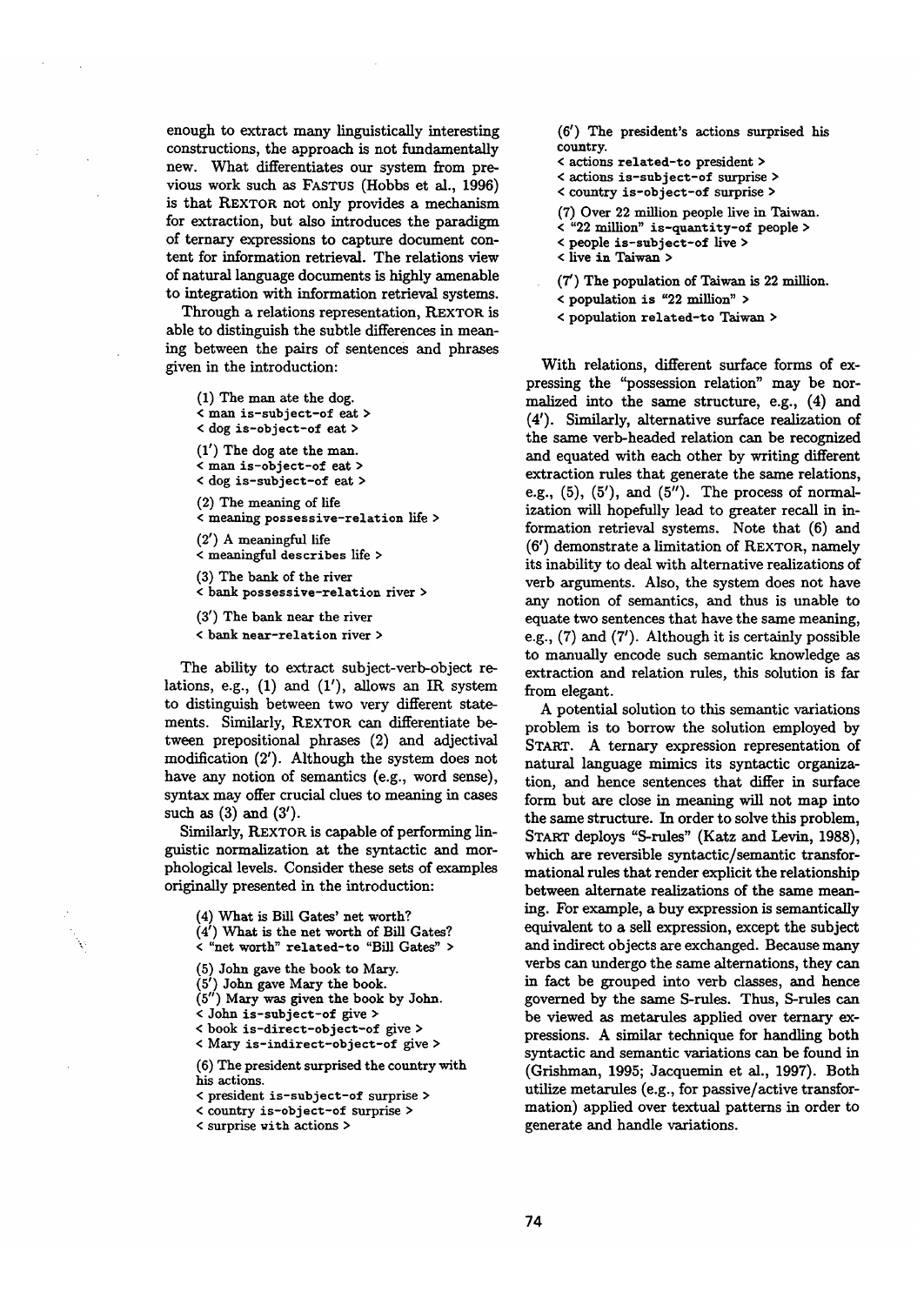Below we present a concrete example of how REXTOR could potentially improve the performance of existing keyword search engines dramatically. We indexed an electronic version of the Worldbook Encyclopedia at the sentence level using the following two techniques:

- 1. A simple inverted keyword index. All stopwords are thrown out, and all content words are stemmed. Retrieval was performed by matching content words in the query with content words in the encyclopedia articles.
- 2. A ternary expressions index using the relations generated by REXTOR. The grammar was written to extract possessive relations, description relations (adjective-noun modification), prepositional relations, subject-verb relations, and verb-object relations. Retrieval was performed by matching ternary expressions from the query (extracted using a separate grammar) with ternary expressions extracted from the encyclopedia articles.

The following shows the results of the keyword search engine:

Question: What do frogs eat?

#### **Answer:**

(R1) Adult frogs eat mainly insects and other small animals, including earthworms, minnows, and spiders.

(R2) Bowfins eat mainly other fish, frogs, and crayfish.

(R3) Most cobras eat many kinds of animals, such as frogs, fishes, birds, and various small mammals.

(R4) One group of South American frogs feeds mainly on other frogs.

(RS) Cranes eat a variety of foods, including frogs, fishes, birds, and various small mammals.

(R6) Frogs eat many other animals, including spiders, flies, and worms.

 $(R7)$  ...

After removing stopwords from the query, our simple keyword search engine returned 33 results that contain the keywords frog and *eat.* However, only (R1), (R4), and (R6) correctly answer the user query; the other results answer the question "What eats frogs?" or otherwise coincidentally contain those two terms. (Apparently, our poor frog has more predators than prey.) A bagof-words approach fundamentally cannot differentiate between a query in which the frog is in the subject position and a query in which the frog is in the object position. However, by parsing subjectverb-object relations using REXTOR, a ternary expressions indexer can effectively filter out irrelevant results, returning the three correct responses. While indexing relations may potentially lower recall, due to unanticipated constructions, it has a tremendous potential in increasing precision.

Furthermore, consider the following queries, in which REXTOR would outperform traditional keyword engines:

(8) How many South Koreans were recently allowed to visit their North Korean relatives?

(9) Where did John see Mary?

(10) Regarding what issue did the president of Russia criticize China?

(11) Are electronics the biggest export from Japan to the United States?

A traditional search engine using the bag-ofwords approach would suffer from poor precision when faced with the above queries. Many verbs take arguments of the same semantic type, and in most of these sentences, reordering the verb arguments drastically alters their meaning. For example, a keyword search engine would not be able to distinguish between a question regarding South Koreans visiting North Korea and North Koreans visiting South Korea (8) because both queries have the same keyword content. Similarly, the keyword approach would be unable to determine who did the seeing (9), or who did the criticizing  $(10)$ . Modification relations also pose difficulties to the bag-of-words paradigm, e.g., was it the North Korean or South Korean relatives (8)? Was it the president of Russia or the president of China (10)? Furthermore, there are some constructions whose meaning critically depends on relations between the entities, e.g., (11), because "from X to Y" and "from Y to X" usually differ in meaning.

The current version of REXTOR is merely a prototype; thus, we have made minimal attempts to optimize its processing speed. On a Pentium Ill 933 MHz Linux system with 512 megabytes of RAM,<sup>6</sup> analyzing a sentence in the Worldbook Encyclopedia required 0.0378 seconds on average. This translates into a content analysis rate of roughly 340 words a second, or approximately 11.4 megabytes of text per hour. Although the system composed of REXTOR and the ternary expressions indexer is slower than the simple keyword indexer, we believe that the potential to dramatically increase precision offsets the longer processing time.

 ${}^{6}$ However, REXTOR is not a memory-intensive system; RAM utilization during trial runs was rather low.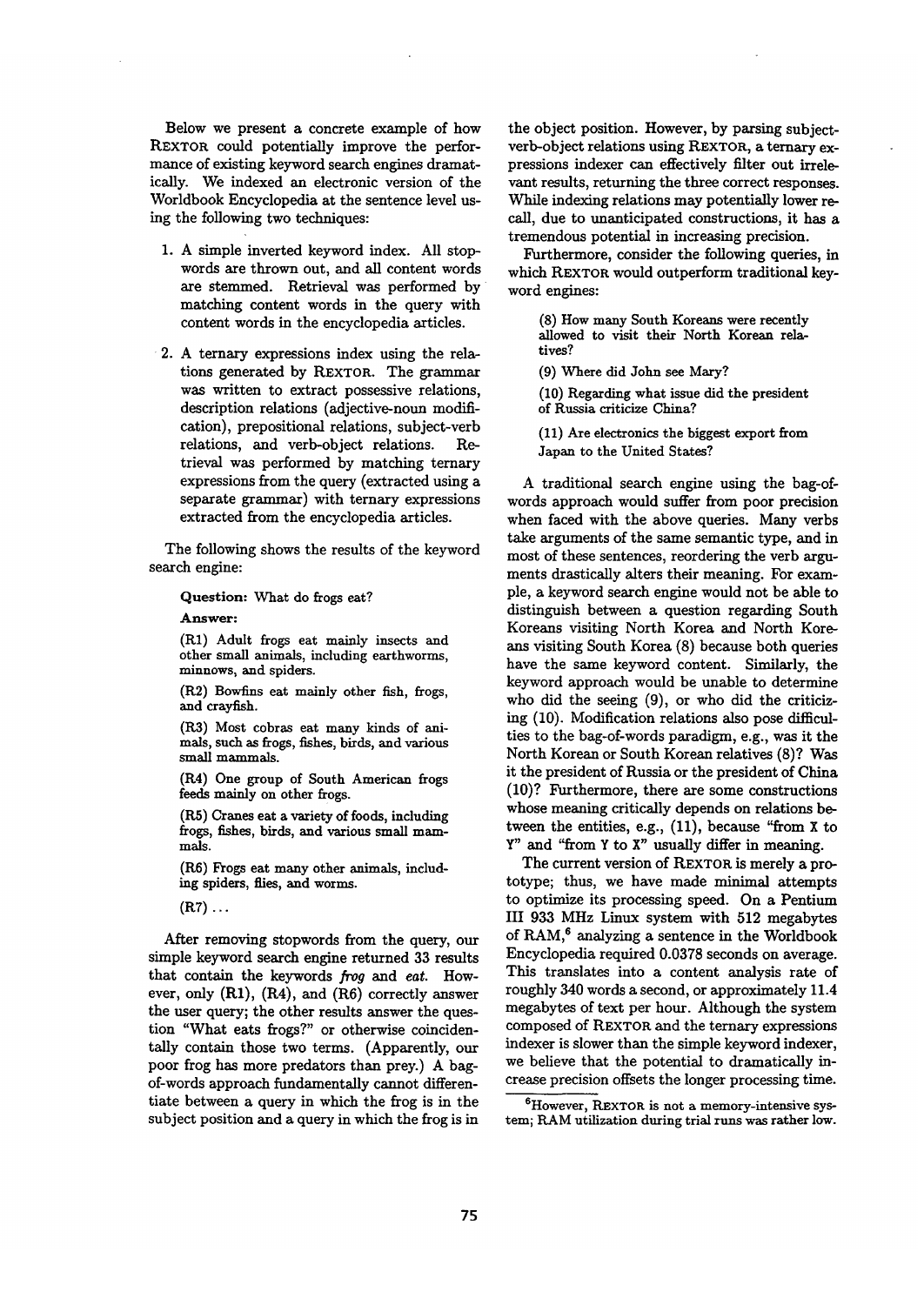This paper presents only the first stage of an linguistically-motivated information retrieval system. Although we have presented the results of a preliminary investigation into the effectiveness of this approach, we cannot draw any conclusions until more comprehensive tests have been conducted. However, many prior techniques used in natural language information retrieval (e.g., head/modifier pairs) can be expressed within the REXTOR framework, and furthermore the system provides a playground for experimenting with new techniques. Thus, we believe that our approach shows great promise in moving towards higher performance information retrieval systems.

## 7 Conclusion

This paper presented a scheme for integrating natural language processing and information retrieval by adopting a finite-state model of language and a ternary expression representation of document content. We provided justification for our language model and representational structures in both linguistic and empirical terms. REXTOR is an implementation of our ideas  $-$  it not only integrates many previous natural language indexing techniques, but also provides a sufficiently general framework for much future experimentation. Although we have not yet conducted comprehensive tests, the extraction of "meaning" from documents using REXTOR promises to better fulfill users' information needs.

## **8** Acknowledgments

We would like to thank Sue Felshin for her insightful comments in reviewing drafts of this paper.

#### References

- Alfred V. Aho, Ravi Sethi, and Jeffrey D. Ullman. 1988. *Compilers- Principles, Techniques, and Tools.* Addison-Wesley.
- Avi Arampatzis, Th.P. van der Weide, C.H.A. Koster, and P. van Bommel. 1998. Phrasebased information retrieval. *Information Processing and Management,* 34(6):693-707, December.
- Avi Arampatzis, Th.P. van der Weide, C.H.A. Koster, and P. van Bommel. 2000. An evaluation of linguistically-motivated indexing schemes. In Proceedings of BCS-IRSG 2000 *Colloquium on IR Research.*
- Eric Brill. 1992. A simple rule-based part of speech tagger. In *Proceedings of the Third Con-*

*.ference on Applied Natural Language Processing.* 

- Noam Chomsky. 1959a. A note on phrase structure grammars. *Information and Control,*  2:393-395.
- Noam Chomsky. 1959b. On certain formal properties of grammars. *Information and Control,*  2:137-167.
- Kenneth W. Church. 1980. On memory limitations in natural language processing. Technical Report TR-245, MIT Laboratory for Computer Science.
- Bruce Croft and David D. Lewis. 1987. An approach to natural language processing for document retrieval. In *Proceedings of the lOth Annual International ACM SIGIR Conference on Research and Development in Information Retrieval (SIGIR-87).*
- Joel L. Fagan. 1987. *Experiments in Automatic Phrase Indexing for Document Retrieval: A Comparisons of Syntactic and Non-Syntactic Methods.* Ph.D. thesis, Cornell University.
- Ralph Grishman and John Sterling. 1993. New York University: Description of the PROTEUS system as used for MUC-5. In *Proceedings of the 5th Message Understanding Conference (MUG-5).*
- Ralph Grishman. 1995. The NYU system for MUC-6 or where's the syntax. In *Proceedings of the 6th Message Understanding Conference (MUC-6).*
- George E. Heidorn. 1972, Natural language inputs to a simulation programming systems. Technical Report NPS-55HD72101A, Naval Postgraduate School.
- Jerry R. Hobbs, Douglas Appelt, John Bear, David Israel, Megumi Kameyama, Mark Stickel, and Mabry Tyson. 1996. FASTUS: A cascaded finite-state transducer for extracting information from natural-language text. In Roche and Schabes, editors, *Finite State Devices for Natural Language Processing.* MIT Press.
- Christian Jacquemin, Judith L. Klavans, and Evelyne Tzoukermann. 1997. Expansion of multiword terms for indexing and retrieval using morphology and syntax. In *Proceedings of the 35th Annual Meeting of the Association for Computational Linguistics (A CL '97).*
- Karen Jensen, George E. Heidorn, and Stephen D. Richardson, editors. 1993. *Natural Language Processing: The PLNLP Approach.* Kluwer Academic Publishers.